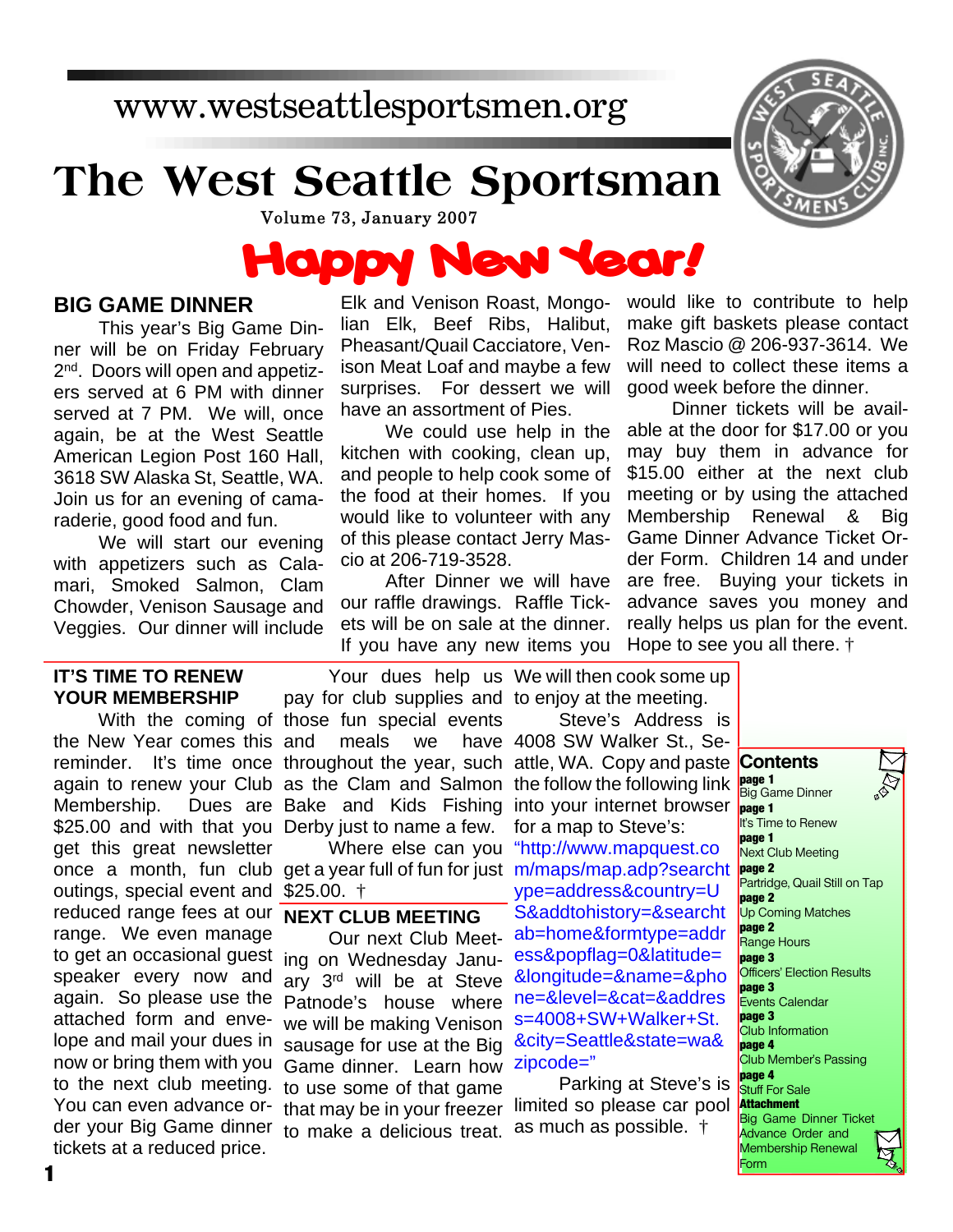#### **Partridge, Quail Still on Tap on Breaks, Basin, Okanogan**

*From Fishing and Hunting News written by Leroy Ledeboer*

Overall this hasn't been a great season for Eastern Washington wild pheasant, and chukars have been somewhat spotty. But quail hunters haven't been complaining, and most areas have a fair crop of gray partridge.

Now that December's chill has hit, snows are filling up higher elevations, the competition is thinning and birds are clustering into ever bigger flocks, the hunts should get better and better.

And if nature blesses us with a few inches of flatland snows, upland bird hunting through the Jan. 15 season-ender could be downright awesome anywhere from the upper Okanogan Valley to the Grande Ronde's breaks and all across the dryland prairies of eastern Grant, Adams, and Lincoln counties.

**Breaks birds:** If you don't mind clamoring up steep terrain, quail and grays can be had along the Columbia and Snake rivers' breaks. For maps of public lands along the latter, call Army Corps of Engineers biologist Al Sutlick (509-527-7136). At the Washington Flats public hunting area just north of Grand Coulee, watch for quail flocks right down along the river, where there are several feeding areas. If these have been hit recently, though, those hillside hunts can be demanding.

**Eastern Basin:** WDFW personnel in Ephrata (509-754-4624) have been pushing inquiring hunters towards the dryland Conservation Reserve Program fields around Ritzville, Odessa and Lind, where the department's "Hunt by Written Permission" program has been at least somewhat successful, and all those acres of undisturbed ground have brought back the grays. If there's ever a time when landowners are willing to let newcomers on the land, it's now, when most outdoorsmen have either turned into ice anglers, downhill skiers or bowl game couch potatoes.

In those vast acreages you'll need a big running bird dog that can cover a lot of ground, one that streaks out a quarter of a mile, picks up a whiff of gray and slams into a point until you catch up. This is Visla, Shorthair or Brittany country.

**Upper Okanogan:** There's hardly a part of the Okanogan Valley's lower elevations where you won't find quail. The whole drainage, both to the east into the Aeneas Valley, where it's mainly private ground, and to the west all the way up around Loomis and even into the Sinlahekin Wildlife Area (509-223- 3358), there are plenty of quail and even some healthy chukar flocks have been growing in recent years. "We did our annual winter deer flyover surveys this last week, and we sure didn't see as many gray partridge as we'd hoped we would, but both the quail and chukars were fairly abundant throughout much of the valley," says WDFW's Jeff Heinlen.

"For anyone who wants to concentrate on chukars, I'd probably head northwest out of Oroville along the Similikameen River. It's a good road that's plowed in winter, and it goes through lots of BLM land, so there's no access problem. We flushed quite a few flocks of chukar along there, and you can follow it all the way to Palmer Lake."

For maps, call the BLM's Wenatchee office (509-665-2100).

"For a good public-land quail hunt I'd recommend the bureau's lands along the Okanogan River. There's the Cline Parcel, just about a half mile south of Oroville. Driscoll Island, which you have to wade to, is just below that, and the Hegdal parcel is south of the island," says Heinlen.

**Lower Okanogan:** "If you want to hunt a much bigger piece of public ground for quail, stay farther south and go west up out of Malott to the Chiliwist Wildlife Area. That's been a prime mule deer wintering area, but its lower reaches hold quail and this piece holds quite a few gray partridge too," says Heinlen.

"Another good choice in our county is the big Indian Dan Canyon Unit of the Wells Wildlife Area (509-686-4305) just to the north of Highway 97, where quail are always around, especially in the winter time, and you should run into some grays."

For maps, go to wdfw.wa.gov/lands/wildarea.htm. **Douglas County:** Don't overlook the Wells Wildlife Area's Bridgeport Bar *Continued on Page 3*

#### **Range Hours and Activity**

Monday - Small Bore - 6 PM Tuesday - Air Pistol & Air Rifle Wednesday - Juniors - Call Fred Burr at 206-935-4883 for information. Cost: Adult members \$2.00, nonmembers \$4.00, Juniors \$1.00.

| Jan 6       | Puyallup            | Icicle 3-P                                 |
|-------------|---------------------|--------------------------------------------|
| Jan 13      | <b>West Seattle</b> | Air Pistol 60 shot                         |
| Jan 27      | West Seattle        | 22 Pistol 90 shot and warm up club match   |
| Jan 27-28   | Olympia             | State Open Air Championship (West)         |
| Feb 10 - 11 | <b>West Seattle</b> | Air Pistol 60 shot, NRA Sectional          |
| Feb 17-18   | West Seattle        | Junior 4-P, Air Sectionals                 |
| Mar 3-4     | Olympia             | Junior Olympic Air Rifle 3-P C'ship (West) |
| Mar 17-18   | <b>West Seattle</b> | Junior 3-P & 3-P Air Rifle Sectionals      |
| Mar 10      | West Seattle        | Air Pistol 60 shot                         |
| Mar 18      | Vancouver           | Open NRA 3-Position & Air Rifle Sectionals |
| Mar 24      | <b>West Seattle</b> | 22 Pistol 90 shot and warm up club match   |
| Mar 24      | Centralia           | State Junior Indoor Championship (West)    |
| Apr 14      | West Seattle        | Air Pistol 60 shot                         |
|             |                     |                                            |

Volume 73, January 2007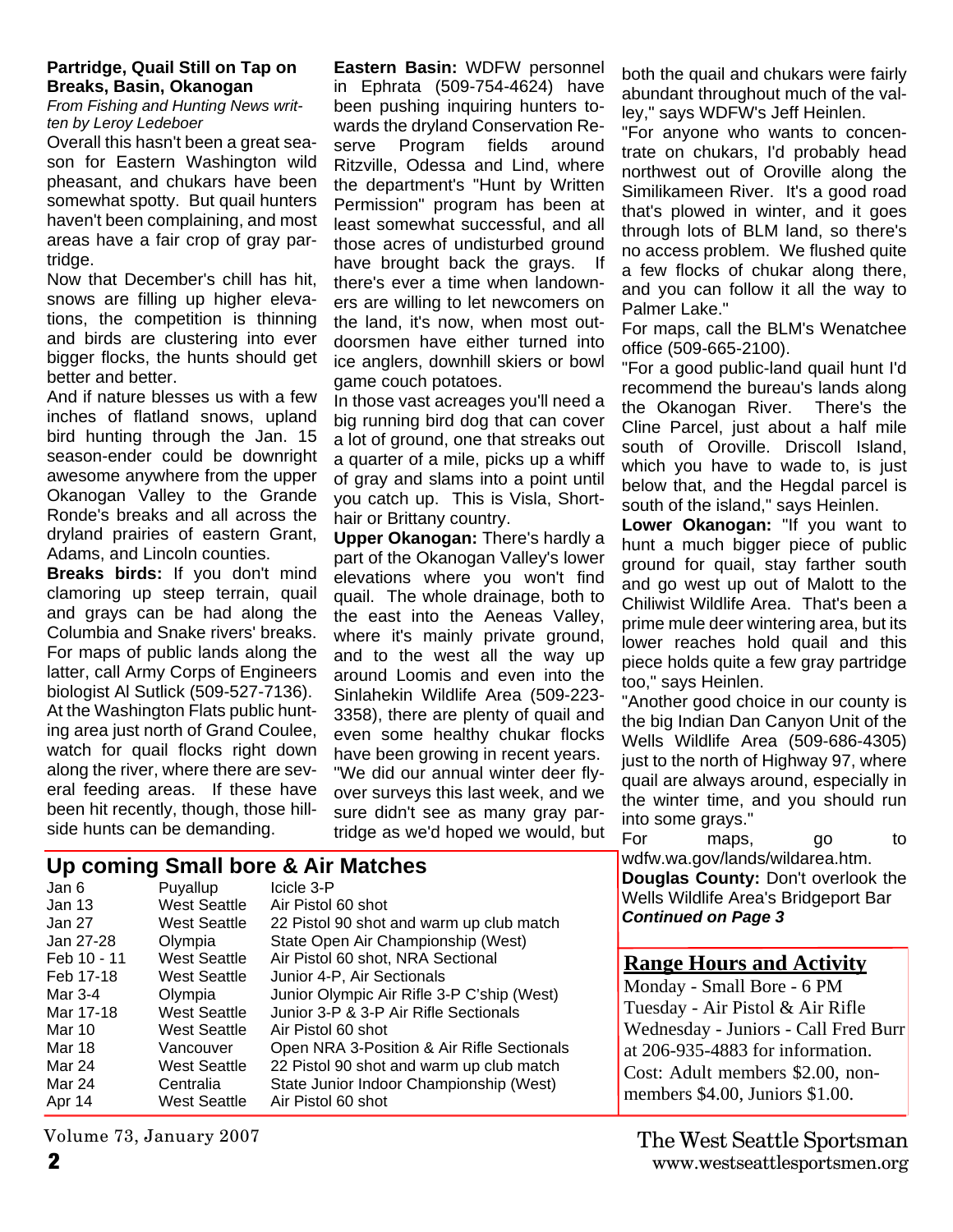## **The West Seattle Sportsmen's Club**

|                                                                                                                |                                    | <b>Sponsors of the Roger Dahl Rifle Training Range</b> |                                                                                                              |
|----------------------------------------------------------------------------------------------------------------|------------------------------------|--------------------------------------------------------|--------------------------------------------------------------------------------------------------------------|
| <b>OFFICERS</b>                                                                                                |                                    | <b>TRUSTEES</b>                                        |                                                                                                              |
| President – Greg Boyd                                                                                          | 206-965-9629                       | Rolf Erickson                                          |                                                                                                              |
| Vice Pres. - Roz Mascio                                                                                        | 206-937-3614                       | Jerry Mascio                                           | 206-937-3614                                                                                                 |
| Secretary - Tony Olszewski                                                                                     | 425-226-5643                       | Cam Robison                                            | 206-431-8337                                                                                                 |
| Treasurer - Fred Burr                                                                                          | 206-935-4883                       |                                                        |                                                                                                              |
| Rec. Sec. - Richard George                                                                                     |                                    | Contact us at: info@westseattlesportsmen.org           |                                                                                                              |
| <b>Partridge, Quail From Page 2</b>                                                                            |                                    | lee unit, largely Rimrock and Talus.                   | <b>Events Calendar</b>                                                                                       |
| unit, particularly if you have good                                                                            |                                    | Call the Wenatchee office for more                     | Jan 3rd - Club Meeting                                                                                       |
| heavy cover bird dogs.                                                                                         | details.                           |                                                        | Jan 15 <sup>th</sup> - Eastern Washington                                                                    |
| "Yes, this unit gets a lot of hunting                                                                          |                                    | <b>Officers' Election Results</b>                      | <b>Quail &amp; Pheasant</b>                                                                                  |
| pressure during the season, but it                                                                             |                                    | We held our officers' elections at                     | season ends.                                                                                                 |
| has such good habitat, including ex-                                                                           |                                    |                                                        | our November Club meeting. The Jan 24th - Officers Meeting                                                   |
| cellent food plots and a variety of                                                                            |                                    | results were announced at the De-                      | Feb 2 <sup>nd</sup> - Big Game Dinner                                                                        |
| thick vegetation that there's always<br>plenty of birds in there, especially                                   | cember Christmas Party.            | For                                                    | March 7 <sup>th</sup> - Club Meeting                                                                         |
| quail," says WDFWs Tom McCall.                                                                                 |                                    | those not there to hear them they                      | April 4 <sup>th</sup> - Club Meeting                                                                         |
| "The tough part is to get them out                                                                             |                                    | are Greg Boyd for President, Roz                       | April - Quincy Lakes Fishing                                                                                 |
| where you can get a decent shot.                                                                               |                                    | Mascio for Vice President, Tony                        | April - Razor Clamming ???                                                                                   |
| "If that unit isn't what you want, con-                                                                        |                                    |                                                        | June 8 <sup>th</sup> - 10 <sup>th</sup> Bowman Bay                                                           |
| sider the Douglas Creek BLM land.                                                                              |                                    | <b>Olszewski for Secretary, Fred Burr</b>              |                                                                                                              |
| It holds quail and grays, but is much                                                                          |                                    | for Treasurer, Recording Secre-                        | If you have any ideas for programs                                                                           |
| more open terrain for the most part,"                                                                          |                                    | tary Richard George. For Trust-                        | to have at the club meetings or any                                                                          |
| says McCall.                                                                                                   |                                    | ees Cam Robision was elected to                        | good outing ideas let one of the Offi-                                                                       |
| The Duffy-Douglas Creek parcel in-                                                                             |                                    | a 2 year term and Rolf Erickson                        | cers or Trustees know. You may                                                                               |
| cludes nearly 13,000 acres north of                                                                            |                                    | was elected to a 1 year term. Jerry                    | contact us at:                                                                                               |
| Palisades. East of "town" is the                                                                               |                                    | Mascio will return for his second                      | info@westseattlesportsmen.org                                                                                |
| <b>BLM's sprawling South Moses Cou-</b>                                                                        | year of a two year term. $\dagger$ |                                                        |                                                                                                              |
|                                                                                                                |                                    |                                                        |                                                                                                              |
| <b>New</b>                                                                                                     |                                    | <b>MEMBERSHIP APPLICATION</b>                          | <b>Renewal</b>                                                                                               |
|                                                                                                                |                                    | <b>WEST SEATTLE SPORTSMEN'S CLUB</b>                   |                                                                                                              |
|                                                                                                                |                                    |                                                        |                                                                                                              |
|                                                                                                                |                                    |                                                        | Date                                                                                                         |
|                                                                                                                | of                                 |                                                        | Washington, being interested in the                                                                          |
| propagation and conservation of game birds, game animals, and fish in the State of Washington, do hereby apply |                                    |                                                        |                                                                                                              |
| for membership in the WEST SEATTLE SPORTSMEN'S CLUB and tender herewith the sum of \$25.00 in                  |                                    |                                                        |                                                                                                              |
| payment of one year's dues.                                                                                    |                                    |                                                        |                                                                                                              |
|                                                                                                                |                                    |                                                        | "I solemnly swear that I will abide by the Constitution and By-Laws of the West Seattle Sportsmen's Club and |

help in its up-building and I will not willfully disobey the Game Laws wherever I fish or hunt. I will always be a true sportsman both in the field and to my brother members at all times.

| Signed_                                                         | If you would like to<br>receive the Club |                         |
|-----------------------------------------------------------------|------------------------------------------|-------------------------|
| Street Address                                                  | newsletter by email                      |                         |
|                                                                 | check here. $\blacksquare$               |                         |
| -<br>• Phone___________________                                 |                                          |                         |
| ■ Recommended by_________________________________<br>(New Only) |                                          |                         |
| The West Seattle Sportsman                                      |                                          | Volume 73, January 2007 |

www.seattlesportsmen.org **3**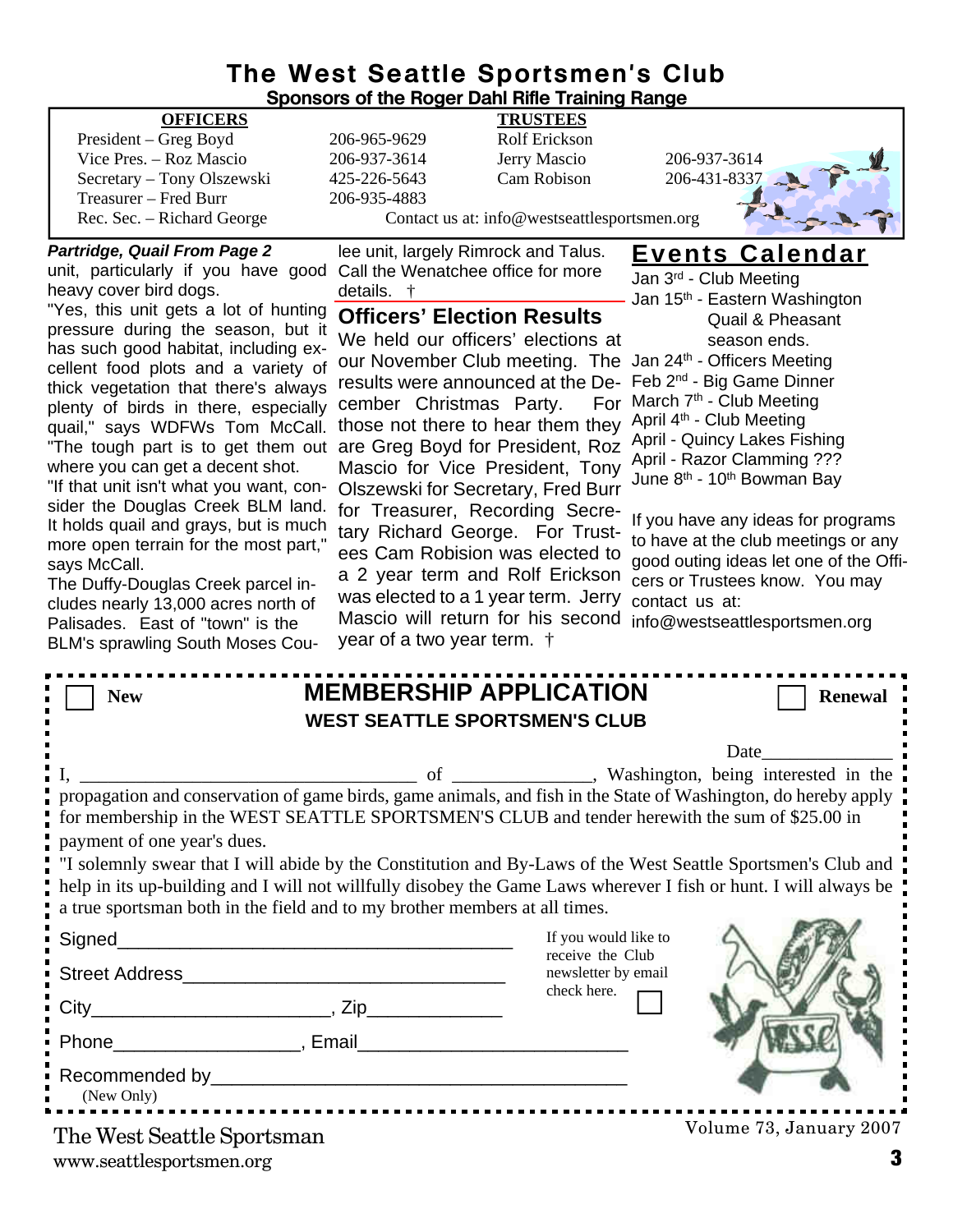#### **Stuff For Sale**

**For Sale** – Arisaka Sporterized 6.5 Cal., Barrel Plugged, Given out at end of WWII,



\$50.00. Contact Fred Burr 206-935- 4883

**For Sale** – Springfield 306 Sporterized with 4x32 Scope, \$150.00. Contact Fred Burr 206-935-4883 **For Sale** – Colt single-action Frontier Scout 22 Long Rifle Pistol \$400.00. Contact Fred Burr 206-935-4883 **For Sale** – Colt Match/Target 22 Semi-Auto 22 Cal. Pistol \$400.00. Contact Fred Burr 206-935-4883 **For Sale** – Pistol box with spotting

scope \$150.00. Contact Fred Burr 206-935-4883

**For Sale** – Daisy Model 717 Target like to sell, the price, and your con-Air Pistol \$75.00. Contact Fred Burr tact information. Put "Stuff For 206-935-4883

\$11,000. Contact Fred Burr 206- order to be listed in the coming 935-4883.

**For Sale** - Brass Oar Locks, \$20.00 each, Folding Helm Step - \$10. LD-3

**For Sale** - 2002 Big Foot Camper email. Keep in mind that this Boat fender, keep those little guys from bumping your boat **Club Member's Passing** in the locks or wherever The \$25.00, Center drain stainless steel sink, 13" w x 11" d es to extend condolencx 4" d used for boat, camper, etc \$30.00. I can send pictures of the above mentioned L. Robison. On behalf items contact Tom phone of the Club I wish to 206-935-1064 tkocir1@comcast.net **For Sale -** Outboard Motor Gas Tanks: one with fittings; one tank only. Trailer hitch post type boat carrier. Call Ken McKim 206-935-2853. If you have something you would like to list in this section please<br>send an email to an email to "info@westseattlesportsmen.org" listing the item or items you would Sale" in the Subject line of your comes out only once a month. In month's newsletter you will need to have your ad emailed to us no later than the 20<sup>th</sup> of the prior month.....

### Volume 73, January 2007

West Seattle Sportsmen's Club wishes to the family of long time club member Clara email: express our most sincere sympathy during these trying times.

Clara L. Robison passed away December 26, 2006. She is survived by her husband, Eugene, sons, Leonard and Cameron; Clara Robison 1918-2006daughter in-law, Kath-



**4**

leen Robison; granddaughters, Lynn Wesner, Jeannie See and Stephanie Robison; grandson in-laws, Jamie Wesner and Scott See, brother, Joseph Dobrowski, and numerous nieces and nephews. Services will be held Jan. 2<sup>nd</sup>, 2:00 P.M. at Yarington's Funeral Home in White Center, 10708 16th Ave. SW. Seattle. In lieu of flowers, the family has asked that donations be made to the West Seattle Sportsmen's Club, P.O. Box 16258, Seattle, WA. 98116.



The West Seattle Sportsmen's Club P.O. Box 16258 Seattle, WA 98116



**First Class Mail**